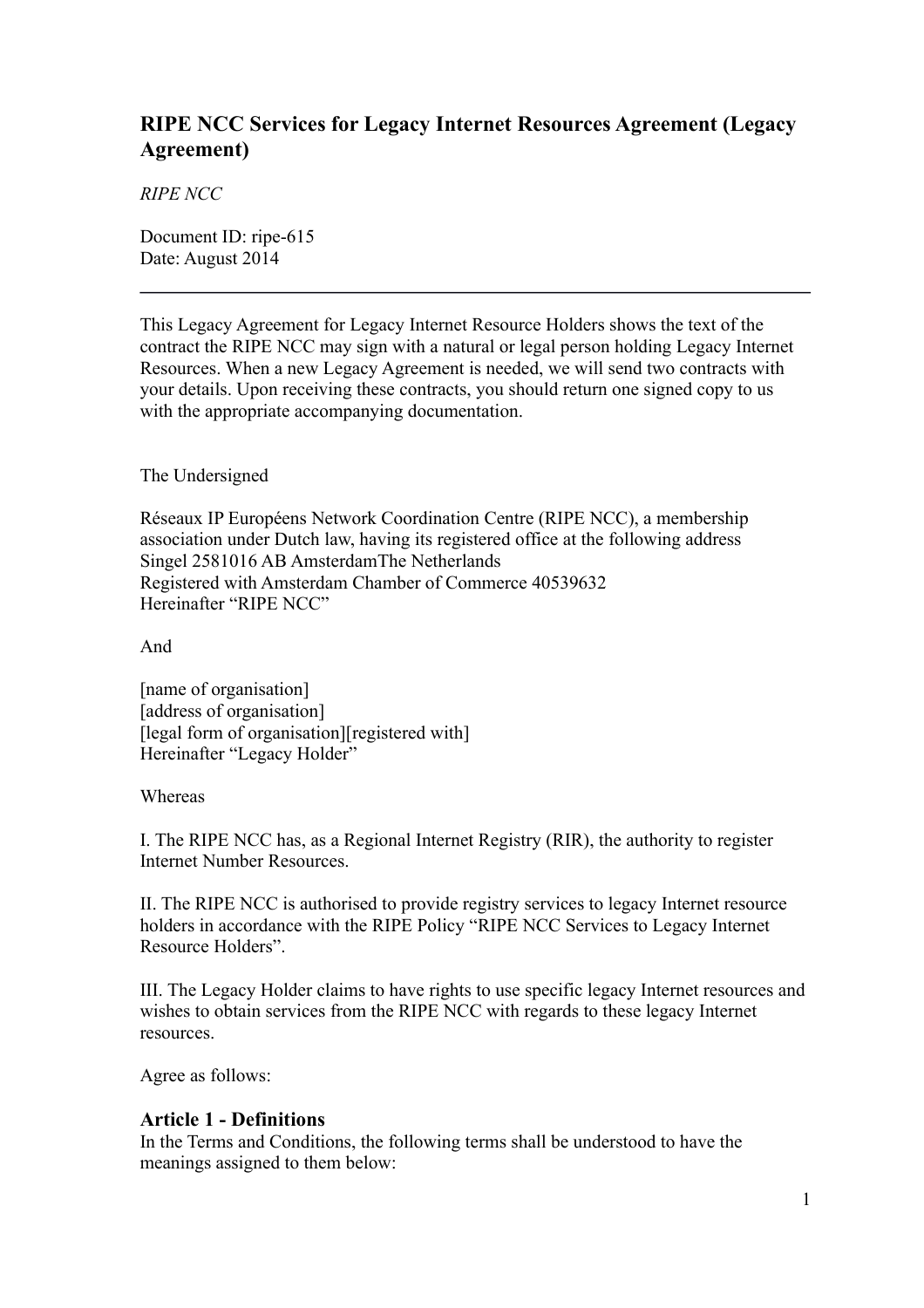**RIPE NCC -** Réseaux IP Européens Network Coordination Centre, a membership association under Dutch law, operating from its registered office in Amsterdam, the **Netherlands** 

**Internet Number Resources –** Globally unique IP addresses (IPv4 and IPv6) and Autonomous System Numbers (ASNs)

**Legacy Internet Resources –** Internet Number Resources the Legacy Holder has obtained prior to or outside of the current system of hierarchical distribution through the Regional Internet Registries and that are specified in the Appendix.

Legacy Holder – A natural person or a legal entity that claims to have rights to use specific Legacy Resources.

**Legacy Services** – Services provided by the RIPE NCC with regards to the Legacy Internet Resources as specified in the Appendix

**RIPE Policies** – Policies adopted through an open, bottom-up process of discussion and consensus-based decision-making by the RIPE (Réseaux IP Européens) Community, which is a collaborative forum open to all parties interested in the operations of the Internet.

## **Article 2 – General**

2.1. The Legacy Agreement shall come into effect by means of an offer and an acceptance.

2.2. To enter into the Legacy Agreement, the Legacy Holder must send to the RIPE NCC by post one copy of the Agreement containing the handwritten signature of an authorised representative of the Legacy Holder and a copy of an extract from the Commercial Trade Register or an equivalent document providing the registration of the Legacy Holder's business with the national authorities.

2.3. The RIPE NCC reserves the right to amend the Legacy Agreement. The RIPE NCC shall notify the Legacy Holder at least one month prior to any such amendment or supplement coming into effect. An amendment shall automatically become effective upon the date of the publication of the full text of the amended agreement on [http://www.ripe.net,](http://www.ripe.net/) without the re-signing of the Legacy Agreement being necessary.

2.4. This Legacy Agreement prevails over explanatory documents regarding the Legacy Services, which exist for convenience and informational purposes only and do not affect the interpretation of Legacy Agreement.

#### **Article 3 – Use of the Legacy Service**

3.1. The RIPE NCC undertakes to provide Legacy Services to the Legacy Holder's Legacy Internet Resources as specified in the Appendix to this Agreement. The Appendix may be updated at any time provided both parties agree to it by signing it, without the signing of an entire new agreement to be necessary.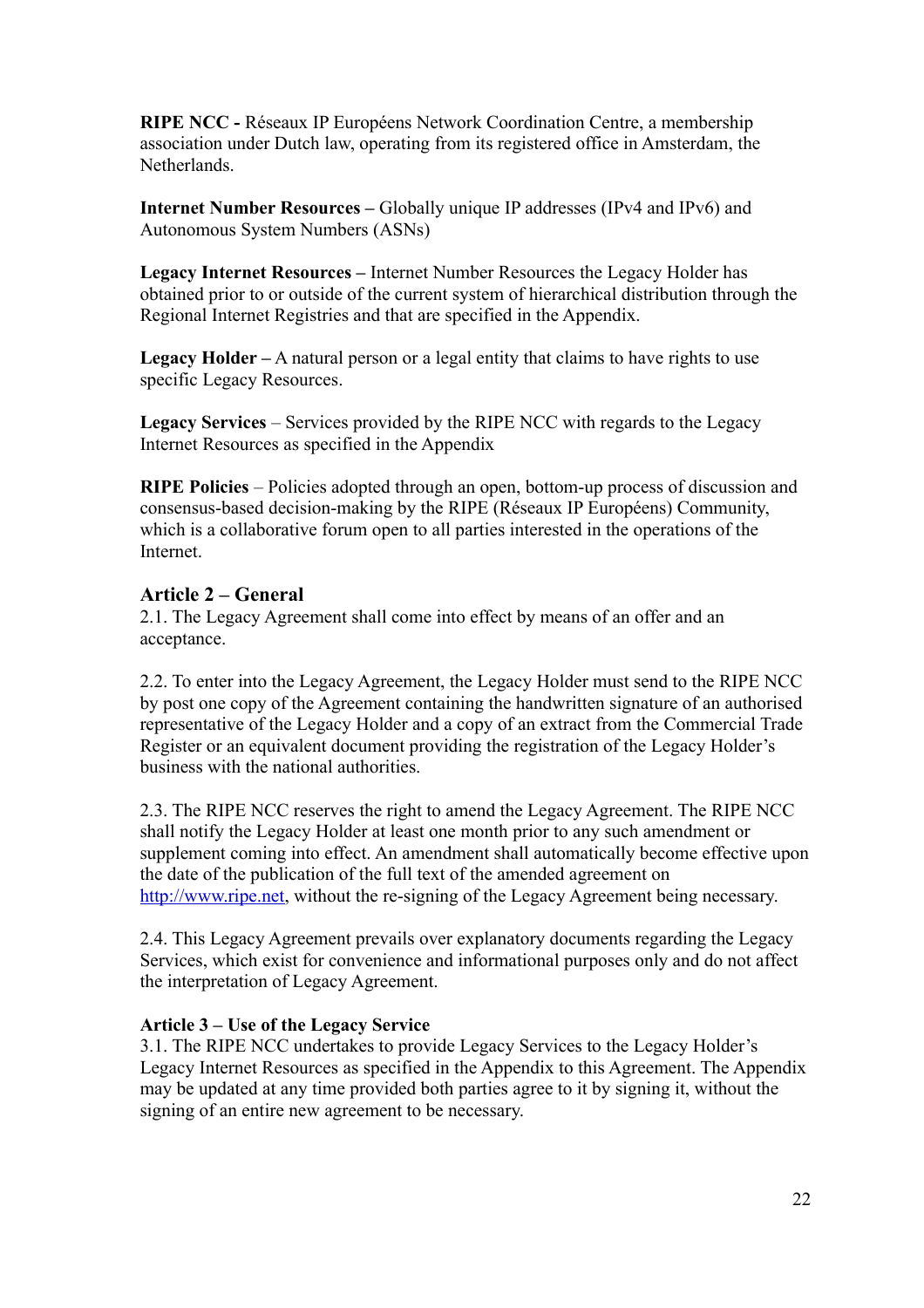3.2. Other RIPE NCC Services eventually provided to the Legacy Holder with regards to Internet Number Resources distributed by the RIPE NCC or any other RIR are not covered by this Legacy Agreement.

3.3 The provision of certain Legacy Services may be subject to additional terms and conditions, to which the Legacy Holder must agree before they access to them.

# **Article 4 - Compliance**

4.1. Both Parties shall comply with RIPE Policies related to Legacy Internet Resources. The Legacy Holder acknowledges applicability of, and adheres to, the RIPE NCC procedural documents related to Legacy Internet Resources. The RIPE Policies and the RIPE NCC procedural documents are publicly available from the RIPE NCC Document Store. These documents, which may be revised and updated from time to time, form an integral part of and apply fully to the Legacy Agreement. Each revised document will receive a new document number and can be found at:<http://www.ripe.net/ripe/docs>

Below is a non-exclusive list of these documents:

- [RIPE NCC Services to Legacy Internet Resources Holders](https://www.ripe.net/ripe/docs/ripe-605) (current version)
- [IPv4 Address Allocation and Assignment Policies in the RIPE NCC Service](http://www.ripe.net/ripe/docs/ipv4-policies)  [Region](http://www.ripe.net/ripe/docs/ipv4-policies) (current version)
- [Autonomous System \(AS\) Number Assignment Policies and Procedures](http://www.ripe.net/ripe/docs/asn-assignment) (current version)
- [RIPE NCC Activity Plan](http://www.ripe.net/ripe/docs/ap) (current version)
- [RIPE NCC Charging Scheme](http://www.ripe.net/ripe/docs/charging) (current version)
- [RIPE NCC Billing Procedure and Fee Schedule](http://www.ripe.net/lir-services/billing/procedure) (current version)
- [Closure of Members, Deregistration of Internet Resources, and Legacy Resources](https://www.ripe.net/ripe/docs/closure) (current version)
- [Transfer of Internet Number Resources](http://www.ripe.net/ripe/docs/transfer) (current version)
- [RIPE NCC Conflict Arbitration Procedure](http://www.ripe.net/ripe/docs/arbitration) (current version)
- [Due Diligence for the Quality of the RIPE NCC Registration Data](https://www.ripe.net/ripe/docs/due-diligence) (current version)
- [RIPE NCC Audit Activity](https://www.ripe.net/ripe/docs/audit) (current version)

4.2. The Legacy Holder shall provide the RIPE NCC with complete, updated and accurate information necessary for the provision of the Legacy Services. The Legacy Holder is also responsible for maintaining accurate data in the RIPE Database regarding the Legacy Internet Resources.

4.3. The Legacy Holder is responsible for assisting the RIPE NCC with data accuracy checks in accordance with the procedure described in RIPE NCC procedural documents, including the documents "Due Diligence for the Quality of the RIPE NCC Registration [Data"](https://www.ripe.net/ripe/docs/due-diligence) and ["RIPE NCC Audit Activity"](https://www.ripe.net/ripe/docs/audit).

4.4. If the Legacy Holder does not meet the responsibilities of this Agreement, and without prejudice to article 7.3, the RIPE NCC may,

• Add the remark "under review" in the RIPE Database Legacy Internet Resource object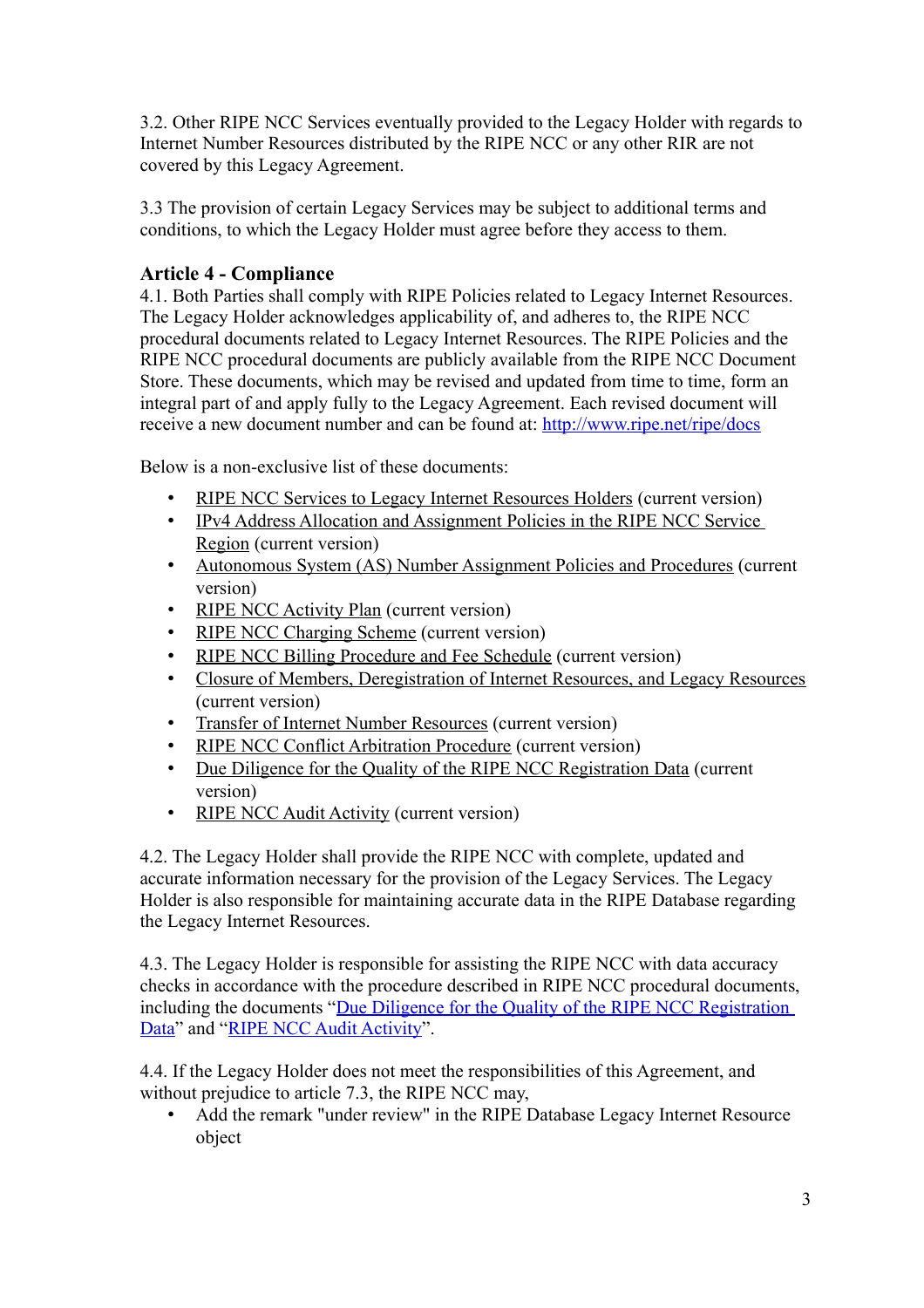- Add a warning statement to the relevant records of the RIPE Database mentioning that the Legacy Internet Resources are not in compliance with data accuracy obligations
- Revoke any certificates generated by the RIPE NCC Certification Service

4.5. The RIPE NCC is not entitled to deregister the Legacy Internet Resources, unless the Legacy Holder requests the RIPE NCC to do so. Deregistration of Legacy Internet Resources shall be in accordance with the procedure set forth in the RIPE NCC procedural document ["Closure of Members, Deregistration of Internet Resources, and](https://www.ripe.net/docs/ripe/closure)  [Legacy Resources"](https://www.ripe.net/docs/ripe/closure).

## **Article 5 - Payment**

5.1. Upon signature of this Legacy Agreement, the Legacy Holder shall pay to the RIPE NCC a sign-up fee. During the term of the Agreement, the Legacy Holder shall pay a periodical service fee. The fees are defined in the RIPE NCC Charging Scheme adopted by the RIPE NCC General Meeting. The RIPE NCC Charging Scheme may be amended by resolution of the RIPE NCC General Meeting.

5.2. The Legacy Holder's obligation to pay these fees shall commence on the day on which the Agreement is concluded.

5.3. The Legacy Holder shall make the payment to the RIPE NCC within 30 days of the date of invoice, failing which the Legacy Holder shall be in default with no notice of default being required.

5.4. With effect from the day on which the Legacy Holder defaults on its payment obligations, the Legacy Holder shall owe the RIPE NCC the statutory rate of interest on the amounts unpaid as well as a late payment fee. In addition, the Legacy Holder shall reimburse the RIPE NCC for the extra-judicial collection costs, without prejudice to any other of the RIPE NCC's rights which it may invoke against the Legacy Holder in connection with the latter's failure to effect (timely) payment.

5.5. The Legacy Holder may not postpone its payment or offset any of its own claims against the RIPE NCC.

5.6. In addition to this article, the Legacy Holder adheres to the documented payment procedures for the services of the RIPE NCC as specified in the current version of the RIPE NCC Billing Procedure and Fee Schedule document.

## **Article 6 – Liability**

6.1. The Legacy Holder shall be liable for all aspects of its use of the Legacy Services. The Legacy Holder shall also be liable for all aspects of use of the services and all that ensues from its use of the Legacy Internet Resources.

6.2. The RIPE NCC shall, in any event, not be liable for damages caused by a failure to make the Legacy Services available (on time), or for damages in any way connected with the use of the Legacy Internet Resources.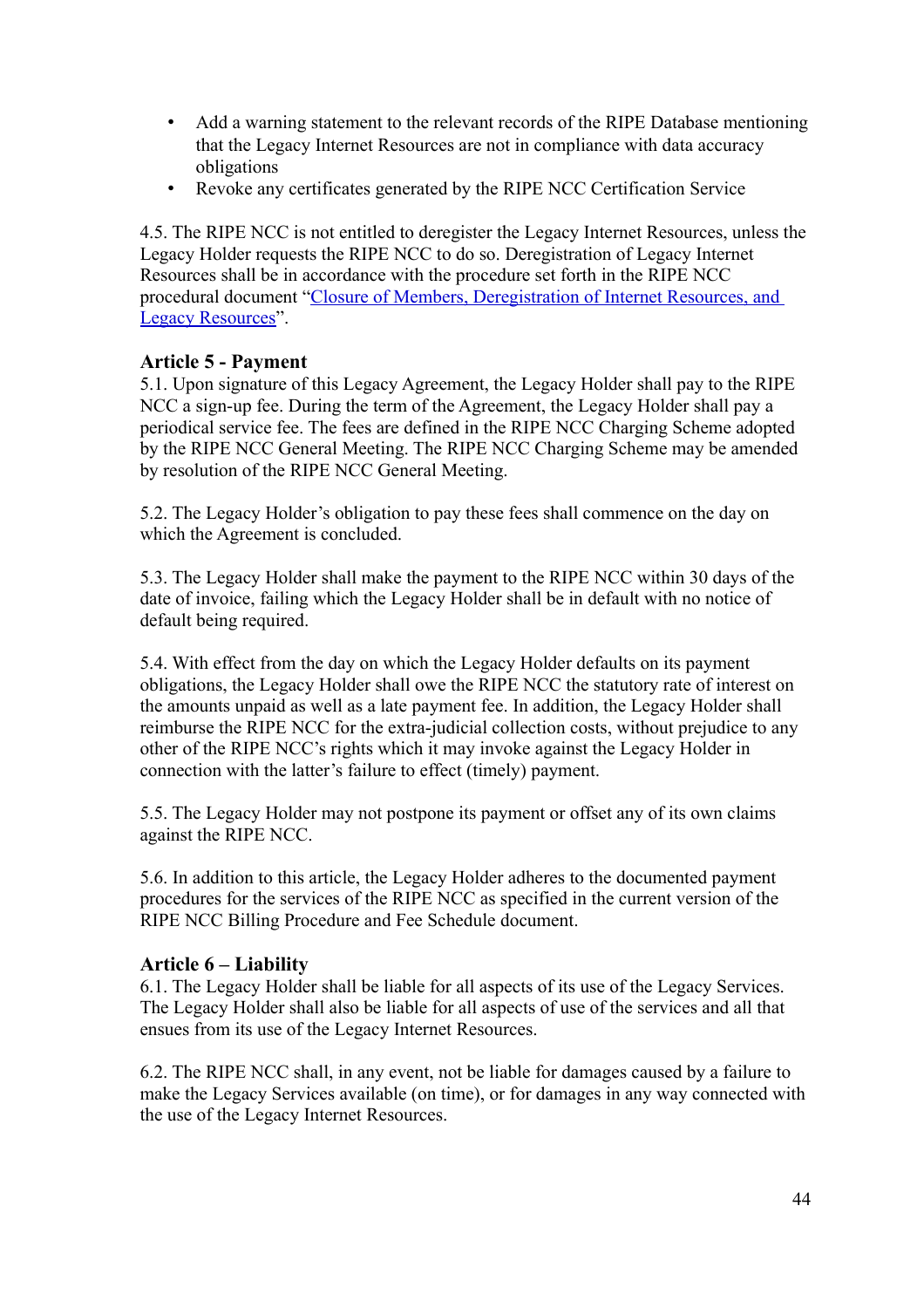6.3. The RIPE NCC shall, in any event, not be liable for damages caused by (the incorrect) operation of the (external) telecommunications infrastructure and related peripheral equipment along and over which the Legacy Services must necessarily be carried.

6.4. The RIPE NCC shall, in any event, not be liable for non-performance or damages due to force majeure, including but not limited to industrial action, strikes, occupations and sit-ins, blockades, embargoes, governmental measures, denial of service attacks, war, revolutions or comparable situations, power failures, defects in electronic lines of communication, fire, explosions, damage caused by water, floods and earthquakes.

6.5. The RIPE NCC is in no way liable for any damages, including, but not limited to, damages to the Legacy Holder's business, loss of profit, damages to third parties, personal injury or damages to property, except in cases involving wilful misconduct or gross negligence on the part of the RIPE NCC.

6.6. The Legacy Holder shall indemnify the RIPE NCC against any and all third party claims filed against the RIPE NCC in relation to the Legacy Holder's rights to use the Legacy Internet Resources or in relation to the use of the Legacy Services for their Legacy Internet Resources.

6.7. In any event, the RIPE NCC's liability shall be limited to a maximum amount equivalent to the Legacy Holder's service fee of the relevant financial year.

# **Article 7 – Termination of the Service**

7.1. The Legacy Agreement shall be entered into for an indefinite period of time, unless terminated in accordance with the provisions of this article.

7.2. The Legacy Holder shall be entitled to terminate the Legacy Agreement at any time with a written notice of three months. Notice shall be sent to the RIPE NCC by electronic email or regular mail. Termination shall be in accordance with the procedure set forth in the RIPE NCC procedural document ["Closure of Members, Deregistration of Internet](https://www.ripe.net/ripe/docs/closure)  [Resources, and Legacy Resources"](https://www.ripe.net/ripe/docs/closure).

7.3. Without prejudice to termination in accordance with article 7.4, the RIPE NCC shall be entitled to terminate the Legacy Agreement in the event that the Legacy Holder fails to meet any of its obligations arising from the Legacy Agreement and does not remedy such failure within the period specified in the RIPE NCC procedural document ["Closure of](https://www.ripe.net/ripe/docs/closure)  [Members, Deregistration of Internet Resources, and Legacy Resources"](https://www.ripe.net/ripe/docs/closure). This is without the RIPE NCC being liable to pay damages to the Member and without prejudice to the RIPE NCC's right to claim (additional) damages from the Member. Upon termination in accordance with this paragraph:

- The RIPE NCC will add the remark "No-contract" in the RIPE Database Legacy Internet Resource object; and
- A warning statement will be added to the relevant records in the RIPE Database mentioning that the Legacy Internet Resources are not covered by a contractual relationship;
- The RIPE NCC will withdraw the Delegation of reverse DNS; and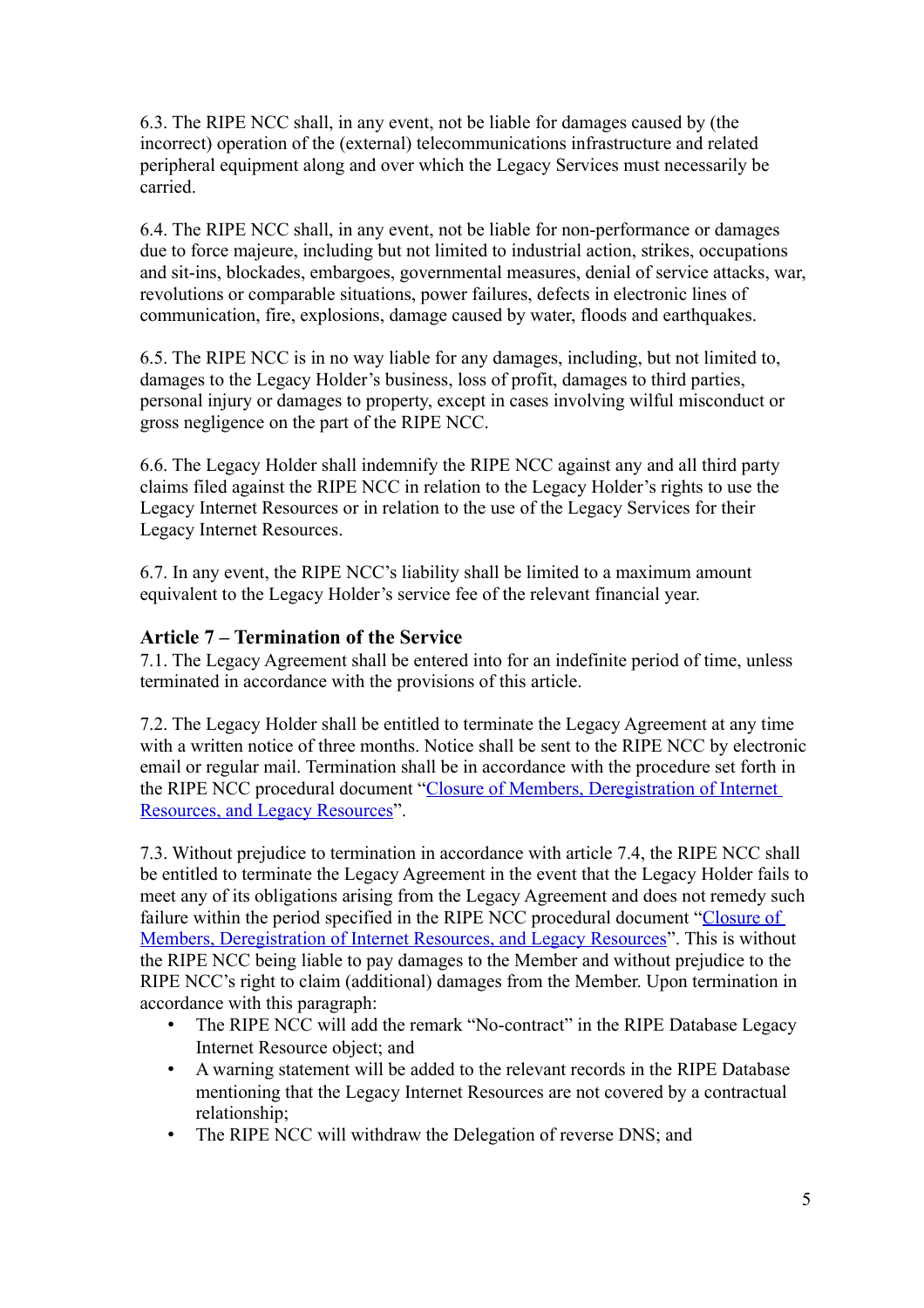• The RIPE NCC will not be obliged to provide services other than those provided immediately before signing of this Agreement, excluding the Delegation of reverse DNS.

7.4. The RIPE NCC shall be entitled to terminate the Legacy Agreement with immediate effect in accordance with the procedure set forth in the RIPE NCC procedural document ["Closure of Members, Deregistration of Internet Resources, and Legacy Resources"](https://www.ripe.net/ripe/docs/closure), without the RIPE NCC being liable to pay damages to the Legacy Holder and without prejudice to the RIPE NCC's right to claim (additional) damages from the Legacy Holder:

a. If an application has been or is filed for the Legacy Holder's bankruptcy or for a suspension of payments (moratorium).

b. If the Legacy Holder goes into liquidation or becomes insolvent.

c. If the Legacy Holder in any way acts or neglects to act such as to cause damage to the name, trademarks or intellectual property rights of the RIPE NCC.

d. If the Legacy Holder fails to submit to the RIPE NCC a recent extract from the Commercial Trade Register or equivalent document proving the registration of the Legacy Holder with the national authorities when this is asked for by the RIPE NCC.

e. If the Legacy Holder fails to observe any rule of applicable law, which should be adhered to by the Legacy Holder. The RIPE NCC shall only terminate the Legacy Agreement for this reason if this is required by law or upon receipt of a court order forcing the RIPE NCC to do so.

f. If the Legacy Holder is in default of payment as defined in Article 5.

g. If the Legacy Holder provides the RIPE NCC with falsified or misleading data or provides the RIPE NCC repeatedly with incorrect data.

h. If the Legacy Holder repeatedly refuses to assist the RIPE NCC with audits as specified in the procedural document ["RIPE NCC Audit Activity"](https://www.ripe.net/ripe/docs/audit).

i. If the continuation of the Legacy Agreement is impossible for reasons above and beyond the control of the RIPE NCC or if the RIPE NCC cannot reasonably be required to continue the Legacy Agreement for reasons that cannot be attributed to the RIPE NCC and for which the RIPE NCC cannot be held accountable by virtue of law, a juridical act or generally accepted principles.

j. If the Legacy Holder transfers the Legacy Internet Resources to a third party.

k. If a third party provides sufficient evidence proving that the Legacy Holder has no rights to use the Legacy Internet Resources. If the evidence refers to some of the Legacy Internet Resources, the RIPE NCC may decide not to terminate the Legacy Agreement but to update the Appendix in accordance with article 3.1 by removing the Legacy Internet Resource in doubt.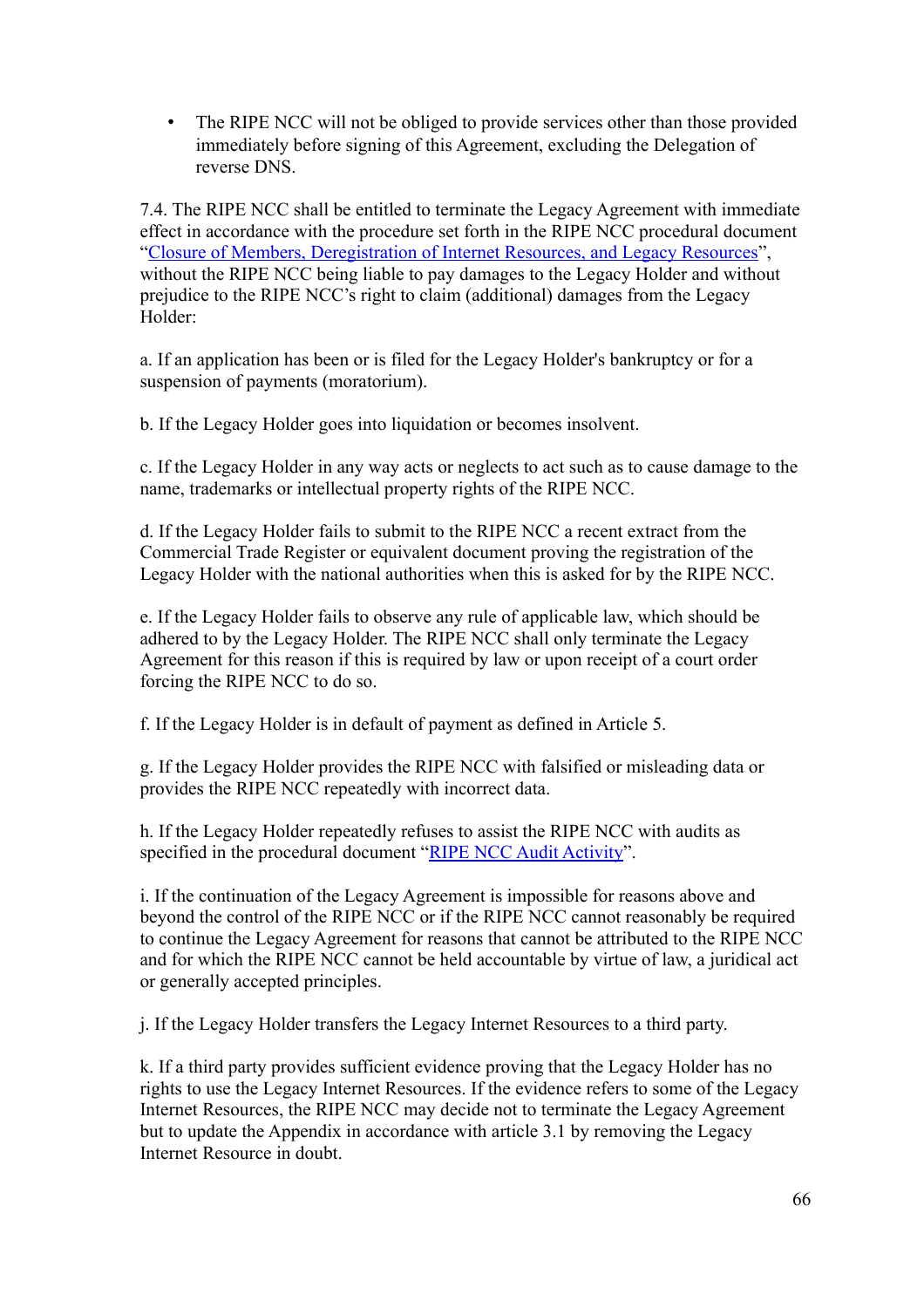- 7.5. Upon termination in accordance with paragraphs 7.4:
	- The RIPE NCC will add the remark "No-contract" in the RIPE Database Legacy Internet Resource object; and
	- A warning statement will be added to the relevant records in the RIPE Database mentioning that the Legacy Internet Resources are not covered by a contractual relationship; and
	- The RIPE NCC will not be obliged to provide services other than those provided immediately before the signing of the Agreement.

7.6. A Legacy Agreement that has been terminated may be re-activated subject to prior written authorisation by the RIPE NCC and payment of a sign-up fee.

## **Article 8 – Miscellaneous**

8.1. Without the RIPE NCC's prior written consent, the Legacy Holder shall not be permitted to assign to third parties any rights or obligations that arise from the Legacy Agreement.

8.2. The RIPE NCC's intellectual property (agreements, documents, software, databases, website, etc.) may only be used, reproduced and made available to third parties upon prior written authorisation from the RIPE NCC.

8.3. If any provision contained in the Legacy Agreement is held to be invalid by a court of law, this shall not in any way affect the validity of the remaining provisions.

#### **Article 9 - Governing Law**

9.1. The Legacy Agreement shall be exclusively governed by the laws of the Netherlands.

9.2. Any disputes which may arise from the Legacy Agreement shall be settled in accordance with the RIPE NCC Conflict Arbitration Procedure.

Thus agreed and signed in duplicate by persons authorised to represent both parties:

| Legacy Holder             | <b>RIPE NCC</b>          |
|---------------------------|--------------------------|
| Place                     | Amsterdam                |
| Date                      |                          |
| Name of authorised person | <b>Axel Pawlik</b>       |
| Function                  | <b>Managing Director</b> |
| Signature                 |                          |